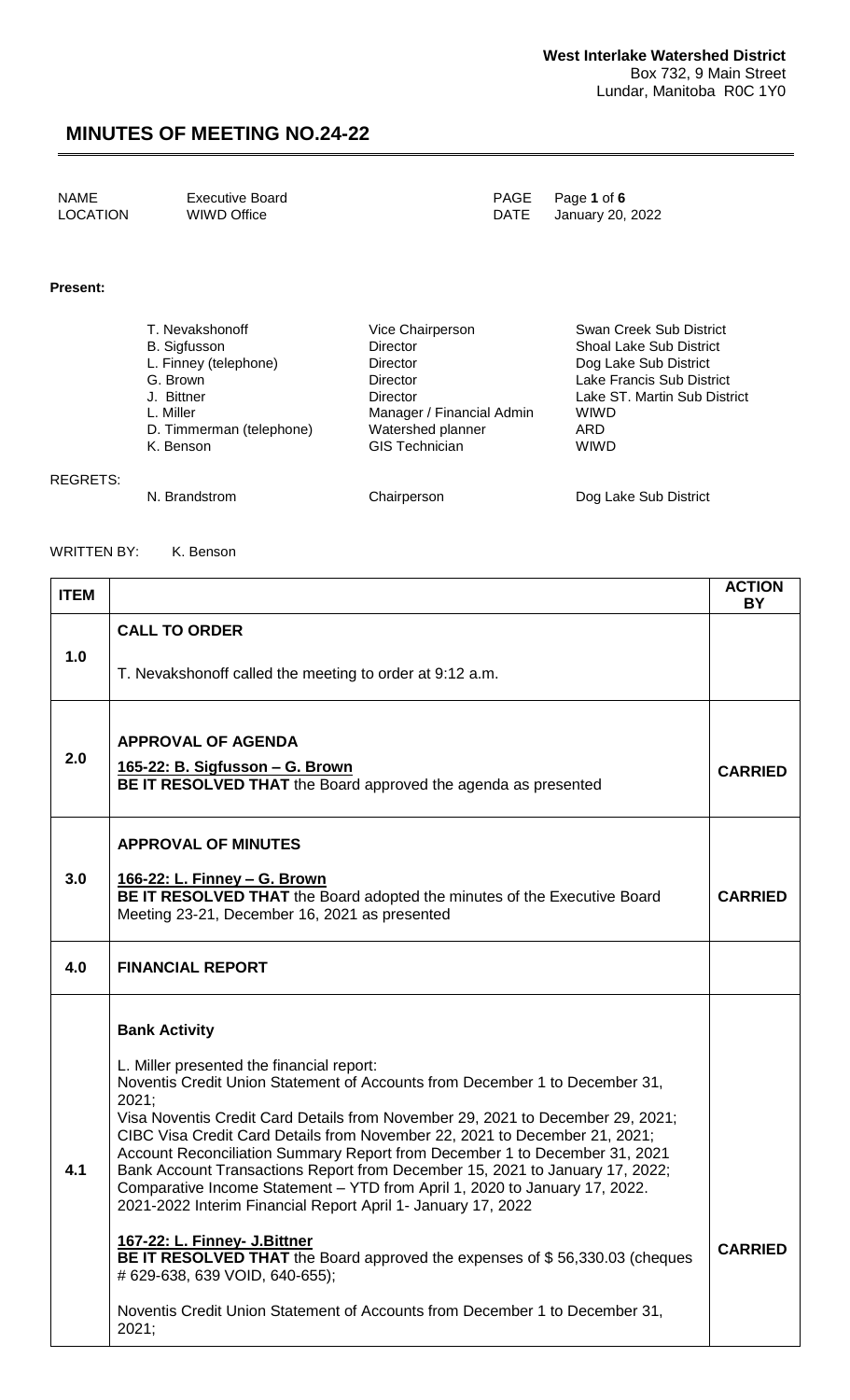| <b>NAME</b><br><b>LOCATION</b> | <b>Executive Board</b><br><b>WIWD Office</b>                                                                                                                                                                                                                                                                                                                                                                                                                             | PAGE<br>DATE | Page 2 of 6<br>January 20, 2022 |  |
|--------------------------------|--------------------------------------------------------------------------------------------------------------------------------------------------------------------------------------------------------------------------------------------------------------------------------------------------------------------------------------------------------------------------------------------------------------------------------------------------------------------------|--------------|---------------------------------|--|
|                                | Visa Noventis Credit Card Details from November 29, 2021 to December 29, 2021;<br>CIBC Visa Credit Card Details from November 22, 2021 to December 21, 2021;<br>Account Reconciliation Summary Report from December 1 to December 31, 2021<br>Bank Account Transactions Report from December 15, 2021 to January 17, 2022;<br>Comparative Income Statement - YTD from April 1, 2020 to January 17, 2022.<br>2021-2022 Interim Financial Report April 1- January 17, 2022 |              |                                 |  |
| 5.0                            | <b>SUB DISTRICT RECOMMENDATIONS</b><br>No updates at this time                                                                                                                                                                                                                                                                                                                                                                                                           |              |                                 |  |
| 6.0                            | <b>OLD BUSINESS</b>                                                                                                                                                                                                                                                                                                                                                                                                                                                      |              |                                 |  |
| 6.1                            | Southwest Interlake Integrated Watershed Management plan (IWMP)<br>No updates at this time.                                                                                                                                                                                                                                                                                                                                                                              |              |                                 |  |
| 6.2                            | <b>Northwest Interlake IWMP</b><br>D. Timmerman explained the plan phases for an Integrated Watershed Management<br>Plan. A copy of the information titled "Integrated Watershed Management Plan Phases"<br>is on file at the WIWD office.<br>The WIWD will begin the initial steps to creating a project management team. The<br>WIWD will send a letter to the participating RM's and First Nation Communities.                                                        |              |                                 |  |
| 6.3                            | <b>Siglunes Project</b><br>A meeting with stakeholders will be scheduled in 2022.                                                                                                                                                                                                                                                                                                                                                                                        |              |                                 |  |
| 6.4                            | <b>Policy</b><br>No updates at this time.                                                                                                                                                                                                                                                                                                                                                                                                                                |              |                                 |  |
| 6.5                            | <b>Conservation Trust 2021</b><br>L. Miller presented the update.<br>One producer under The Conservation Trust was deducted points for tilling. The<br>producer was actually partaking in the beneficial practice of Green Manure.<br>168-22: L. Finney- J. Bittner<br><b>BE IT RESOLVED THAT</b> the Board approved T. Miller for additional funding for Green<br>Manure practices.                                                                                     |              |                                 |  |
| 6.6                            | <b>GRowing Outcomes in Watershed (GROW)</b><br>L. Miller presented the update.<br>The GROW proposal for 2022-2024 was submitted on January 10, 2022. The total<br>amount requested was \$637,500.00. \$500,000.00 was requested for projects including<br>alternative watering systems, perennials, cover crops, and riparian area. \$137,000.00<br>was requested for incentive payment that will go towards temporary wetland and<br>riparian area conservation.        |              |                                 |  |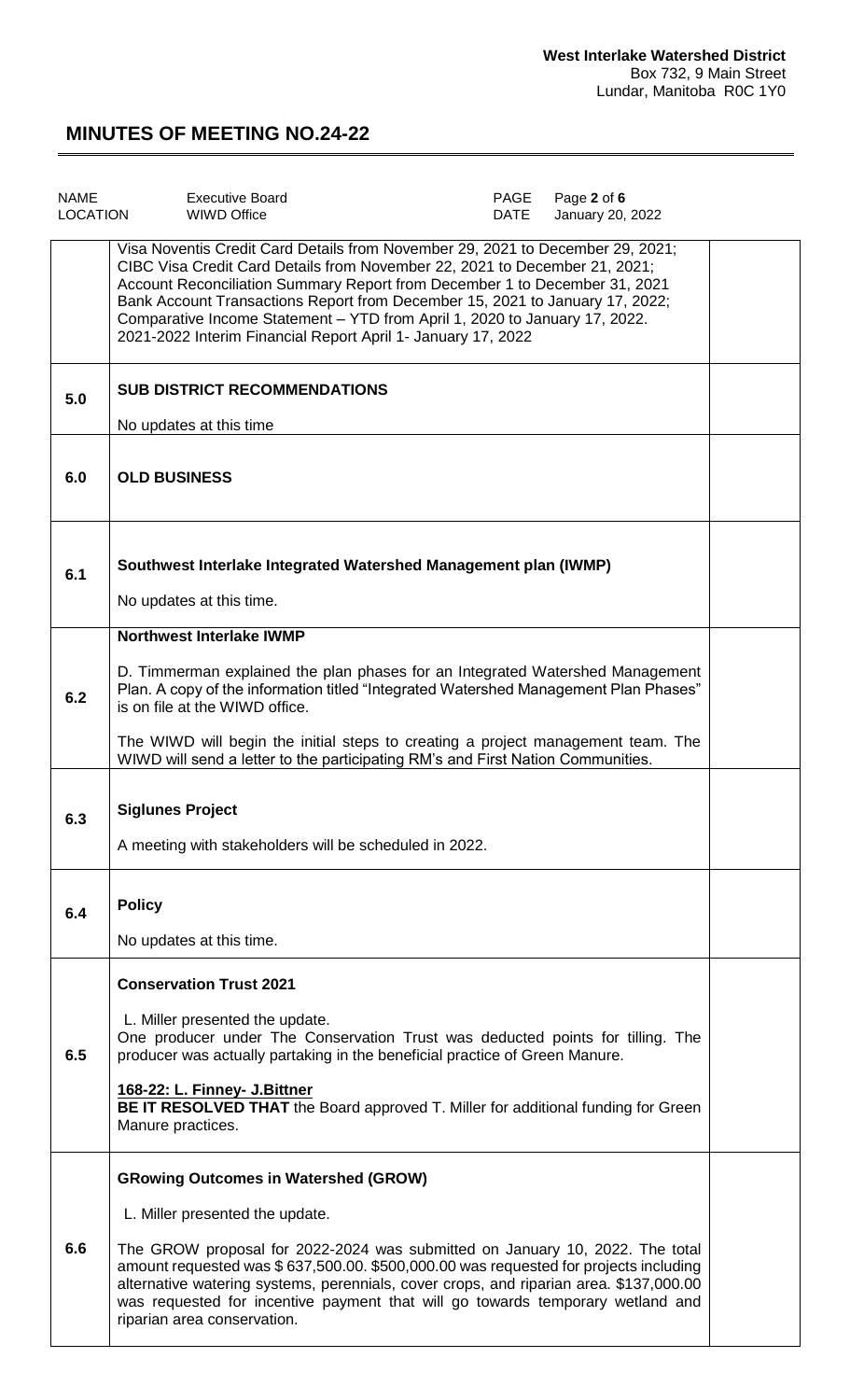| <b>NAME</b><br><b>LOCATION</b> | <b>Executive Board</b><br><b>WIWD Office</b>                                                                                                                                                                                                                                                                                                                                                                                                                                                                                                                                                                                                                                                                                             | PAGE<br><b>DATE</b> | Page 3 of 6<br>January 20, 2022 |                                  |
|--------------------------------|------------------------------------------------------------------------------------------------------------------------------------------------------------------------------------------------------------------------------------------------------------------------------------------------------------------------------------------------------------------------------------------------------------------------------------------------------------------------------------------------------------------------------------------------------------------------------------------------------------------------------------------------------------------------------------------------------------------------------------------|---------------------|---------------------------------|----------------------------------|
| 6.7                            | <b>Ag Action Program / EFP</b><br>The Riparian Area Restoration and Enhancement Projects approved by the Ag Action<br>Program for \$81,550.00 is completed. Both projects, Burnt Lake and Hatchery Drain<br>are completed. The final report can now be finalized.                                                                                                                                                                                                                                                                                                                                                                                                                                                                        |                     |                                 |                                  |
| 6.8                            | <b>MAW Convention</b><br>Board Members discussed paying hourly remuneration for the MAW convention. The<br>board members should be paid an hourly rate.<br>169-22: J. Bittner- G. Brown<br>BE IT RESOLVED THAT the Board approved an hourly wage for board members<br>attending the MAW Convention. Dependent on availability of funds: up to 3 members of<br>each Sub-district will receive remuneration at an hourly rate for up to 8 hours a day.<br>This will come into effect at the 2022 MAW Convention.<br>The discussed rate per kilometer. The provincial rate is 0.43/km.<br><u>170-22: G. Brown - J. Bittner</u><br>BE IT RESOLVED THAT the Board approved an increase in the kilometer rate from \$<br>0.42/km to \$0.43/km. |                     |                                 | <b>CARRIED</b><br><b>CARRIED</b> |
| 6.9                            | <b>Tree Program</b><br>Over 400 applicants have been approved for the Community Tree Nursery Program<br>2021-2022. 2,696 trees and 110 wildflower packages have been ordered through the<br>program this year.                                                                                                                                                                                                                                                                                                                                                                                                                                                                                                                           |                     |                                 |                                  |
| 6.10                           | <b>WIWD Annual General Meeting (AGM)</b><br>A letter was addressed to the executive board. After a review of the letter it was<br>decided further information was required to address the letter. Vice Chairperson T.<br>Nevakshonoff stated "we take this letter as a statement that the individual has no<br>interest in contesting the election".                                                                                                                                                                                                                                                                                                                                                                                     |                     |                                 |                                  |
| 6.11                           | <b>Oak Hammock Marsh</b><br>Schools within the WIWD have booked their presentations with Oak Hammock Marsh.<br>The schools signed up currently are Ecole Communautaire Aurele-Lemoine,<br>Eriksdale, Gypsumville, and Alf Cuthbert. All schools have completed their<br>presentation except Alf Cuthbert who has the presentation on January 20, 2022. L<br>Miller gave a brief description of the activities that the schools would be participating<br>in.                                                                                                                                                                                                                                                                             |                     |                                 |                                  |
| 6.12                           | <b>Relay Education</b><br>No updates at this time.                                                                                                                                                                                                                                                                                                                                                                                                                                                                                                                                                                                                                                                                                       |                     |                                 |                                  |
| 6.13                           | Fish and Wildlife Enhancement Fund (FWEF) - Letter of Interest (LOI)<br>Both the Beardy Creek Drain Fisheries Assessment and the Steep Rock Quarry Fish<br>and Habitat Assessment and Enhancement Recommendations application was<br>submitted January 19, 2022.                                                                                                                                                                                                                                                                                                                                                                                                                                                                         |                     |                                 |                                  |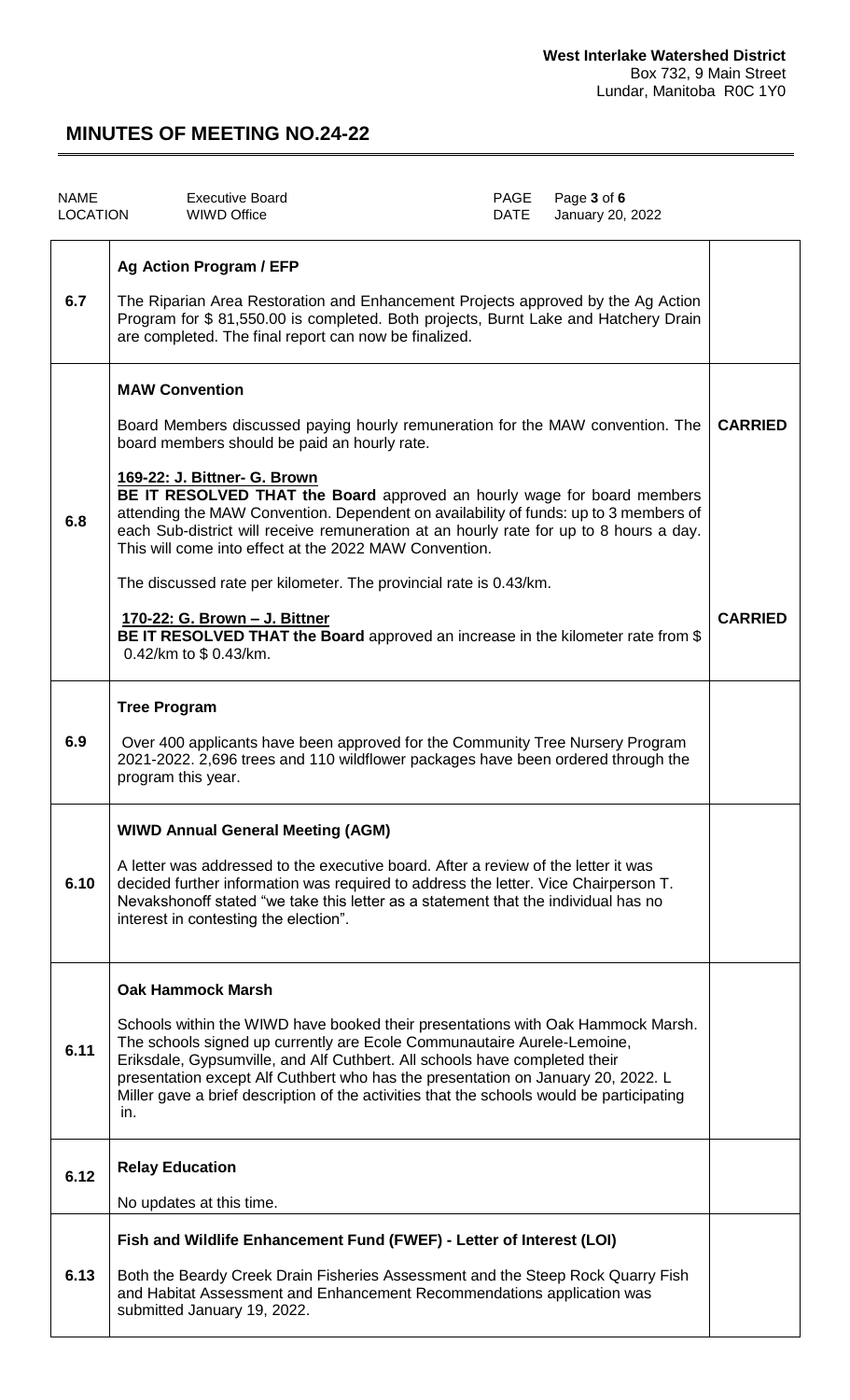| <b>NAME</b><br><b>LOCATION</b> | <b>Executive Board</b><br><b>WIWD Office</b>                                                                                                                                                                                                                                                                                                                                                                                                                                                                                                                                                                                                                                                                                                                                                                                                                                                                                                                                              | <b>PAGE</b><br><b>DATE</b> | Page 4 of 6<br>January 20, 2022 |                |
|--------------------------------|-------------------------------------------------------------------------------------------------------------------------------------------------------------------------------------------------------------------------------------------------------------------------------------------------------------------------------------------------------------------------------------------------------------------------------------------------------------------------------------------------------------------------------------------------------------------------------------------------------------------------------------------------------------------------------------------------------------------------------------------------------------------------------------------------------------------------------------------------------------------------------------------------------------------------------------------------------------------------------------------|----------------------------|---------------------------------|----------------|
| 6.14                           | <b>VPN - Virtual Private Network</b><br>G. Morden is currently working on the VPN for the WIWD.<br>I. Zotter was set up with the VPN during the first week of January. K. Christensen and<br>K. Benson will share a link and L. Miller will also receive a link, all links should be set<br>up by the end of January.<br>J. Bittner sent a quote for video conferencing equipment, document on file at the<br>WIWD office.<br><u> 171-22: G. Brown – B. Sigfusson</u><br>BE IT RESOLVED THAT the Board approved the purchase of video conferencing<br>equipment between \$2,500-3,000 pending internet speed                                                                                                                                                                                                                                                                                                                                                                              |                            |                                 | <b>CARRIED</b> |
| 6.15                           | <b>GROW Committee Member</b><br>Tabled till next meeting.                                                                                                                                                                                                                                                                                                                                                                                                                                                                                                                                                                                                                                                                                                                                                                                                                                                                                                                                 |                            |                                 |                |
| 6.16                           | <b>Share Soil Test</b><br>Question: Should the board share the cost of soil samples with producers that would<br>like more than one field sampled?<br>It was discussed that the board would share the cost of the soil test, but that they<br>would only cover the cost for staff time and the WIWD truck (gas and mileage). The<br>cost of testing the sample and shipping to the lab would have to be cover by the<br>producer. All fields will have to be accessible and safe for staff to enter on the same<br>day, as staff will not drive back to test additional fields.<br><u>172-22: G. Brown - J. Bittner</u><br>BE IT RESOLVED THAT the Board approved a cost share between the WIWD and<br>producers requesting additional soil tests. The producers pay for the soil test and<br>shipping, additional fields must be accessible and safe for staff to enter on the same<br>day that the free sample is being taken. The WIWD will cover the cost for staff and the<br>truck. |                            |                                 | <b>CARRIED</b> |
| 7.0                            | <b>NEW BUSINESS</b>                                                                                                                                                                                                                                                                                                                                                                                                                                                                                                                                                                                                                                                                                                                                                                                                                                                                                                                                                                       |                            |                                 |                |
| 7.1                            | <b>Signing Authority</b><br>173-22: J. Bittner - B. Sigfusson<br>BE IT RESOLVED THAT the Board approved G. Brown signing authority.<br>G. Brown, N. Brandstrom, B. Sigfusson, and L. Miller all have signing authority.                                                                                                                                                                                                                                                                                                                                                                                                                                                                                                                                                                                                                                                                                                                                                                   |                            |                                 | <b>CARRIED</b> |
| 7.2                            | Hometown Green Team, Canada Summer Jobs, Metis Grant<br>The Hometown Green Team application was sent January 17, 2022. 21.5 weeks and<br>\$11,686.00 was requested.<br>The Canada Summer Jobs application was sent January 13, 2022. 16 weeks and \$<br>8,215.92 was requested.<br>The Metis Grant will be applied for once the application is available.                                                                                                                                                                                                                                                                                                                                                                                                                                                                                                                                                                                                                                 |                            |                                 |                |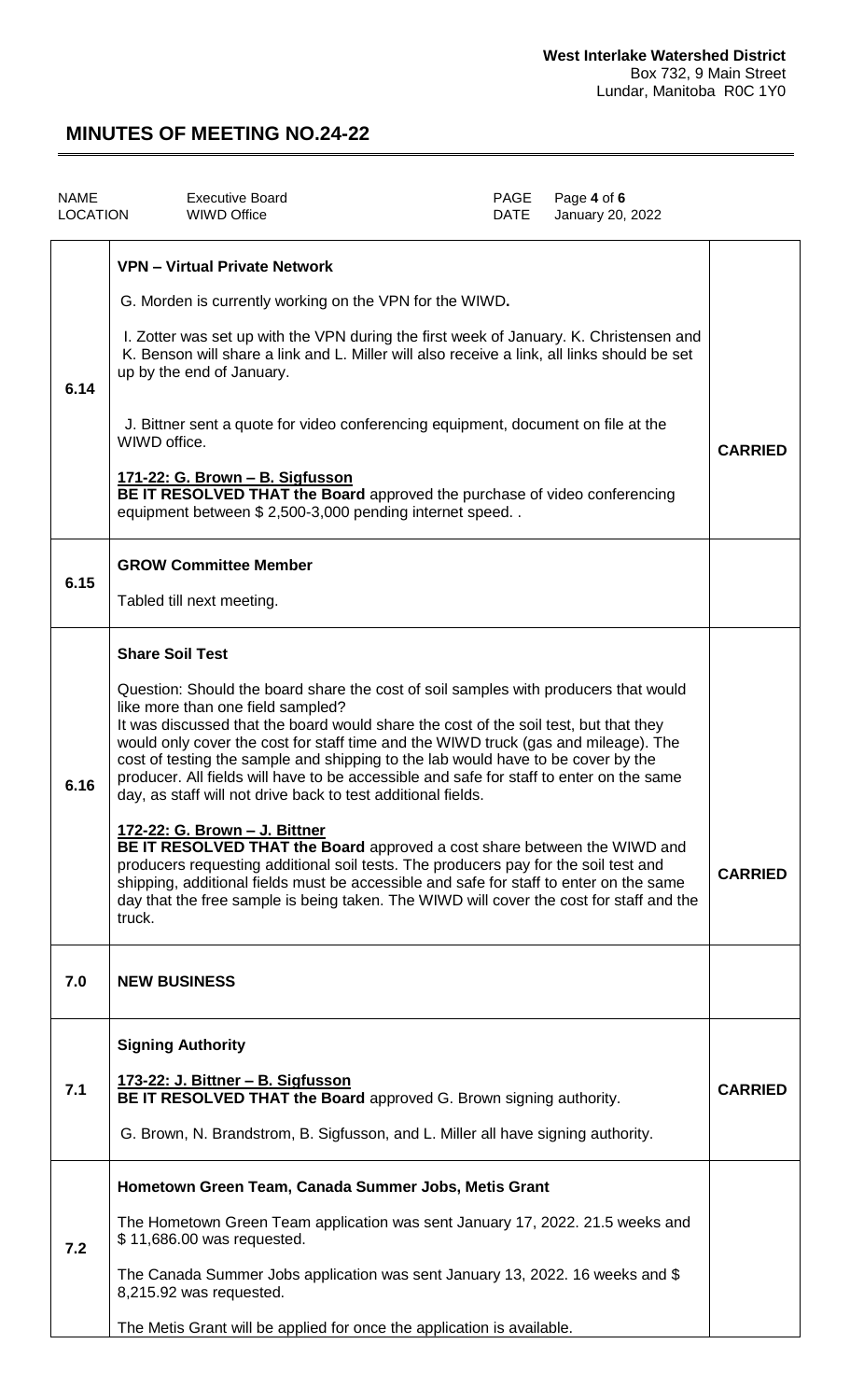| NAME     | <b>Executive Board</b> | PAGE Page 5 of 6      |
|----------|------------------------|-----------------------|
| LOCATION | WIWD Office            | DATE January 20, 2022 |

| 7.3  | <b>Wages</b><br><u> 174-22: J. Bittner – L. Finney</u><br>BE IT RESOLVED THAT the Board approved K. Christensen and K. Benson for a<br>\$1.00 increase in pay, to be put into effect at the nearest pay day.                                                             | <b>CARRIED</b>                   |
|------|--------------------------------------------------------------------------------------------------------------------------------------------------------------------------------------------------------------------------------------------------------------------------|----------------------------------|
| 7.4  | <b>Interim Budget</b><br>L. Miller presented the interim budget, on file at the WIWD office.<br>175-22: J. Bittner - B. Sigfusson<br>BE IT RESOLVED THAT the Board approved the interim budget.                                                                          |                                  |
| 8.0  | <b>REPORTS</b>                                                                                                                                                                                                                                                           |                                  |
| 8.1  | Chairperson<br>T. Nevakshonoff as Vice Chairperson filled in as Chairperson. T. Nevakshonoff<br>expressed gratitude for being elected this position. He also discussed his background<br>in the development of the East and West Interlake Watershed Districts.          |                                  |
| 8.2  | <b>MAW Rep Report</b><br>Tabled till next meeting.                                                                                                                                                                                                                       |                                  |
| 8.3  | <b>Manager Report</b><br>Brief verbal update on office activities.                                                                                                                                                                                                       |                                  |
| 8.4  | <b>Watershed Planner Report</b><br>D. Timmerman presented the "Watershed Districts and Programs Provincial Update-<br>January 2021" the document is available on file at the WIWD office.                                                                                |                                  |
| 9.0  | <b>IN CAMERA DISCUSSION</b><br>176-22: L. Finney - G. Brown<br><b>BE IT RESOLVED THAT the Board</b> moved In-camera at 11:45 for a discussion<br>177-22: J. Bittner - B. Sigfusson<br><b>BE IT RESOLVED THAT the Board</b> moved out of camera at 11:49 for a discussion | <b>CARRIED</b><br><b>CARRIED</b> |
| 10.0 | <b>CORRESPONDENCE</b><br>> General Permit 74495. Emailed January 14, 2022<br>> Final Report Burnt Lake Drain Fish Ladder. L. Miller emailed January 11, 2022<br>> Lake Manitoba Lake St. Martin Outlet Channels Project Newsletter - December<br>2021 Issue 13           |                                  |
| 11.0 | <b>NEXT MEETING:</b><br><b>February 17, 2022</b>                                                                                                                                                                                                                         |                                  |